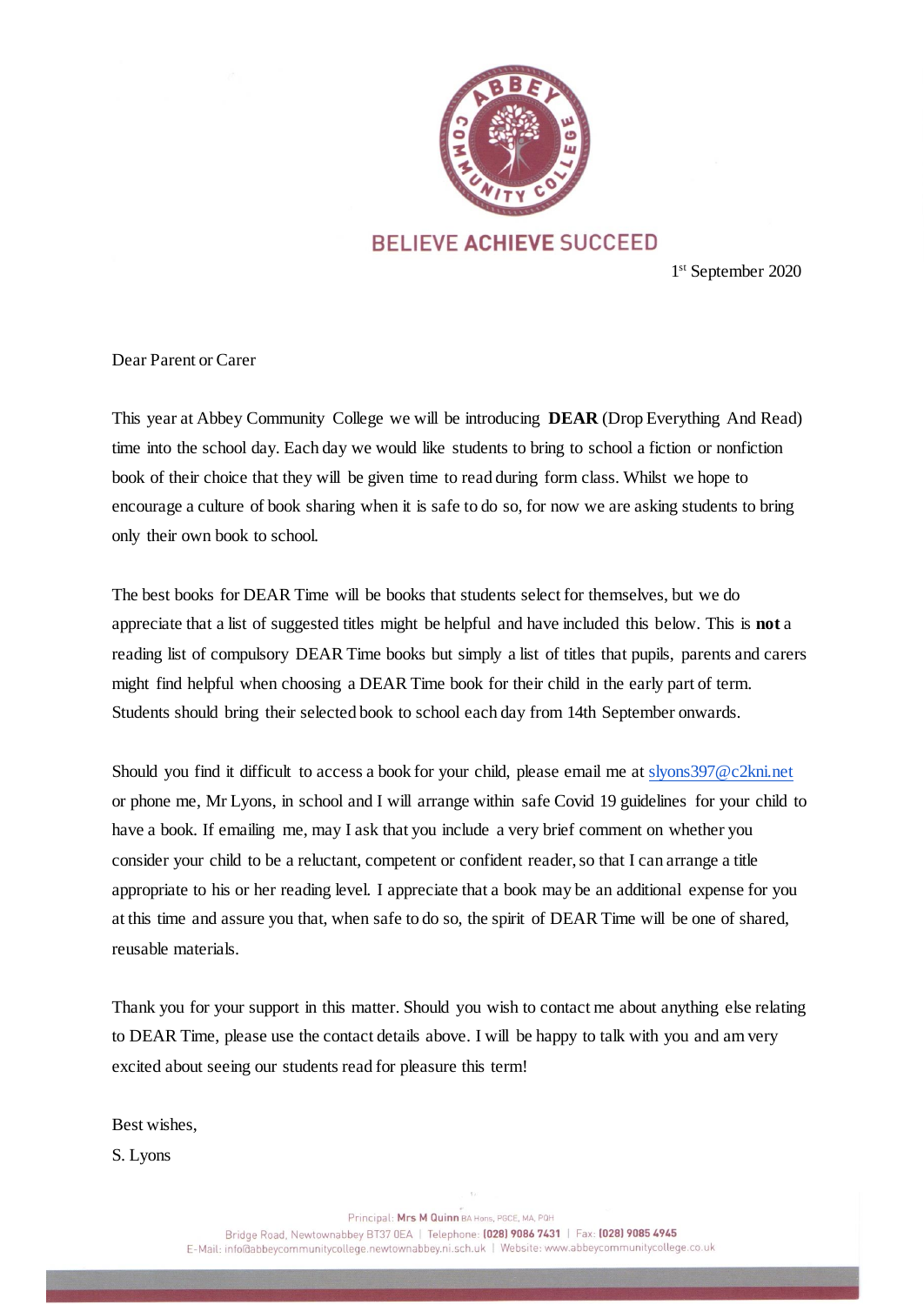

# **BELIEVE ACHIEVE SUCCEED**

## **DEAR Time Recommended Books**

We'd encourage you to choose your own book for DEAR Time! If you'd like some help choosing however, we've included titles below that are grouped into categories for different interests and reading levels:

#### **Mental Health and Wellbeing**

Blame My Brain: Nicola Morgan Mind Your Head: Juno Dawson Why Your Parents Are Driving You Up the Wall: Dean Burnett Go Big - The Secondary School Survival Guide: Matthew Burton The 7 Habits of Highly Effective Teens: Sean Covey The Art of Being a Brilliant Teenager: Andy Cope

#### **Making a Difference**

Girls who changed the World: Michelle Roehm McCann Boys who Made a Difference: Michelle Roehm McCann Suffragette - The Battle for Equality: David Roberts I Am Malala - How One Girl Changed the World: Malala Yousafzai This Book is Anti Racist: Tiffany Jewell Greta's Story - The Schoolgirl Who Went on Strike: Valentina Camerini

### **More Challenging Books for Confident Readers**

Becoming: Michelle Obama 1984: George Orwell The Book Thief: Marcus Zusak Life of Pi: Yann Martel The Worst Journey in the World: Apsley Cherry-Garrard Educated: Tara Westover

#### **Books with Hooks for Reluctant Readers**

Lark: Anthony McGowan TJ and the Hat Trick: Theo Walcott Dork Diaries: Rachel Renee Russell

Principal: Mrs M Quinn BA Hons, PGCE, MA, PQH

Bridge Road, Newtownabbey BT37 0EA | Telephone: (028) 9086 7431 | Fax: (028) 9085 4945

E-Mail: info@abbeycommunitycollege.newtownabbey.ni.sch.uk | Website: www.abbeycommunitycollege.co.uk